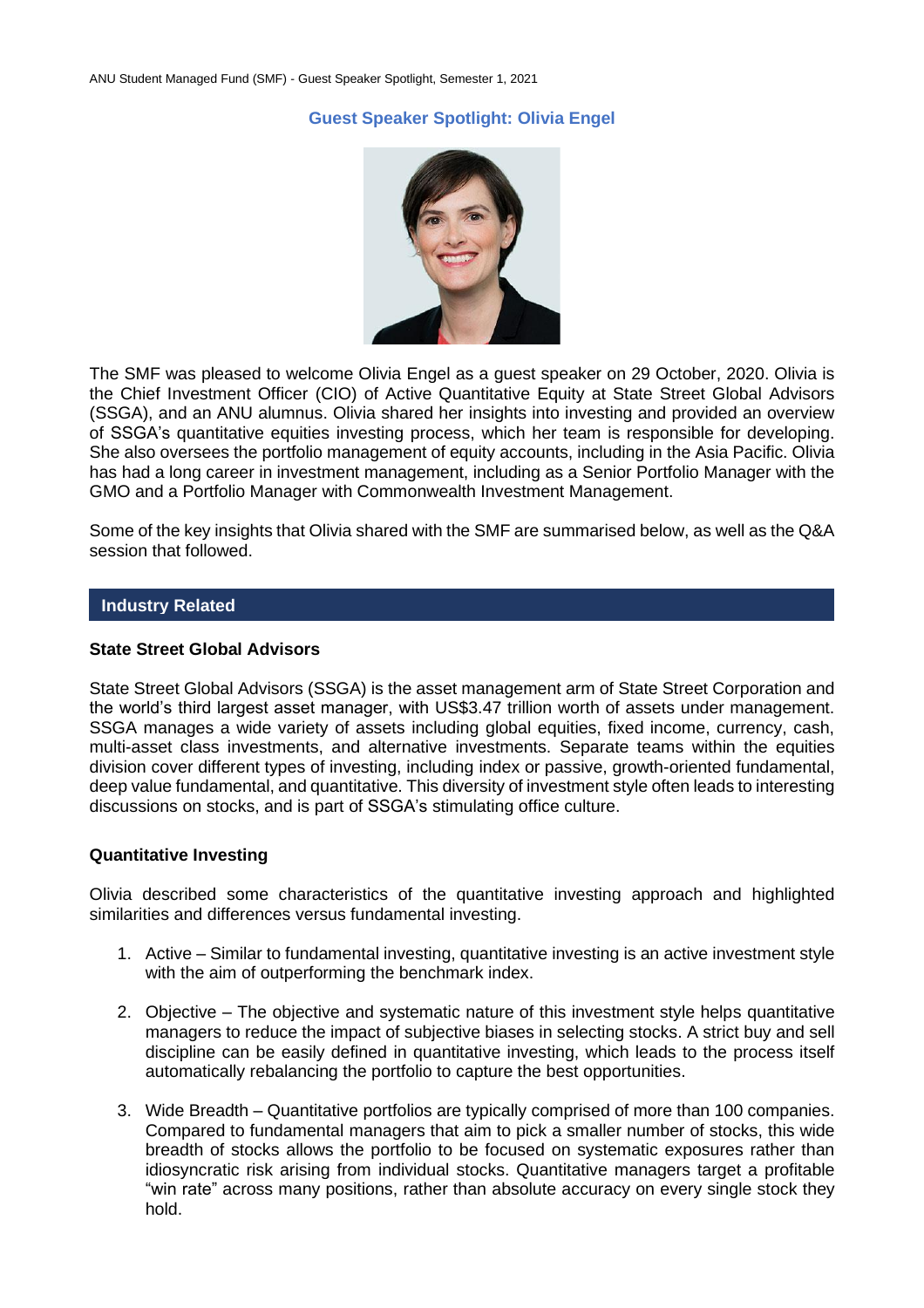Compared to a fundamental manager, a quantitative manager may not have deep knowledge of one stock, but they can comment on the aggregate characteristics of the portfolio.

# **Investment Process in the Active Quantitative Equities Team**

Quantitative investing can be described as combining a range of quantitative signals to predict returns for specific companies, sectors or market characteristics. SSGA focuses on three pillars when selecting companies to add to the portfolio: Quality, Value, and Market Sentiment. The team assesses thousands of companies against the three pillars using specific metrics. These signals are subsequently combined to construct the portfolio by balancing expected return as predicted using the combined signals, risk control and transaction costs.

### **Quality**

Quality metrics include balance sheet quality, earnings quality, or other data that suggests strong long-term sustainability. While most attributes can be captured through various financial ratios, SSGA utilises tailored metrics specific to industries or businesses for more complex valuations. For instance, where biotech companies are in the early research and development (R&D) stages without any earnings, SSGA may base their valuation on the number of drugs currently researched and their respective risk adjusted earning potential.

### **Value**

Since SSGA quantitative equity portfolios are fully invested at all times, the team is concerned with a company's relative value rather than absolute value, i.e. value compared to other stocks. SSGA combines various pricing ratios with other metrics specific to a company's industry to determine its value. For example, for a technology company, the team might assess value by measuring the amount of capitalised R&D expenditure; while for banks they may extract information from regulatory filings in addition to pricing ratios. In some cases, simple metrics like price-earnings ratio or pricebook ratio can still be useful to assess relative values.

# **Market Sentiment**

Market sentiment helps the team to gauge which stock prices might rise in the near term. SSGA draws on various behavioural finance theories; and measures market sentiment through signals such as price movements, changes in earnings forecasts and long and short positions of hedge funds. In recent years, SSGA has begun examining the flow-on effects of supply chain linkages, and performing natural language processing on conference calls to identify positive and negative language, using rules that are either pre-defined or machine learnt.

# **Q&A**

#### **1. Is quantitative investing a more value-oriented approach or a growth-oriented approach?**

A quantitative manager can decide the extent to which they pursue a value or growth strategy. The former would consider fundamentals and the price paid, whereas the latter might focus on indicators of growth potential and momentum. SSGA's Active Quantitative Equities team aims to be a neutralstyle quantitative fund that finds the best balance of value and growth, although the balance will shift through time. This neutral positioning allows SSGA to further diversify idiosyncratic and sector specific risk, while retaining the control to position the fund to take advantage of market mispricing.